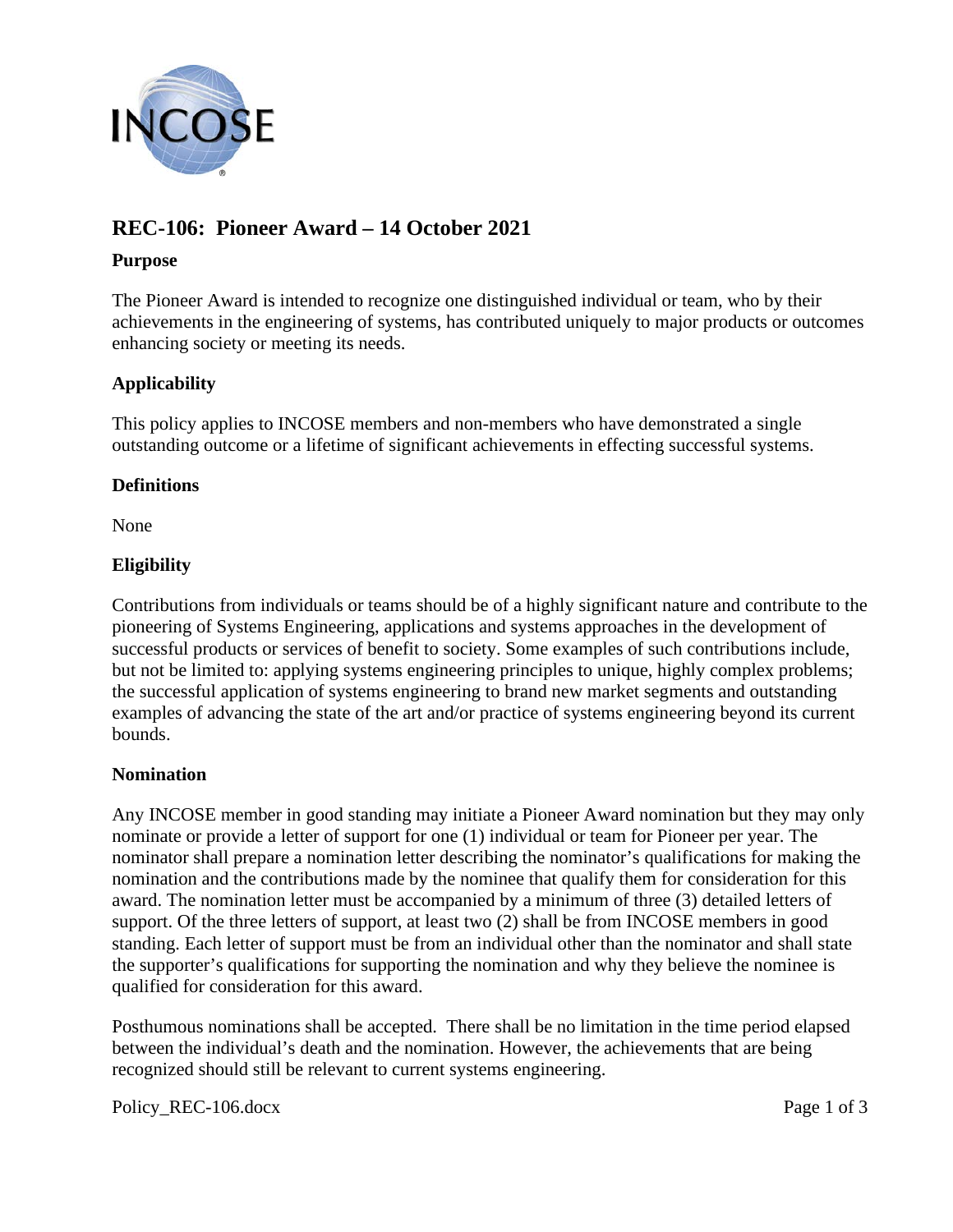

The nominator shall assemble the nomination letter and the letters of support into a nomination package and submit the nomination package to the Chair of the Honors and Awards Committee no later than 28 February for consideration. Nomination packages received after that date will not be considered.

### **Selection**

The Honors and Awards Committee (refer to policy CMT-100) shall evaluate the Pioneer Award nomination packages and make a rank-ordered recommendation to the Board of Directors of a maximum of three candidates for the award. The Board of Directors shall approve the award recipient at the Q2 Board of Directors meeting by voted resolution.

The approval and notification process shall ensure confidentiality pending final notification as follows: Once the Board of Directors' approval decision is made, the Chair of the Honors & Awards Committee shall notify nominators of those who did not receive an award, within one month after Q2 BOD meeting. Likewise, the Chair of the Honors & Awards Committee shall notify the successful award nominators and recipients within one month after Q2 BOD meeting.

Citations shall be provided by the Chair of the Honors & Awards Committee to INCOSE Admin in order to support preparation of the award material.

#### **Presentation**

The Pioneer Award shall be limited to a maximum of one (1) per year to a team or living individual. An additional award for that year may be made posthumously.

This award shall be announced at the annual International Symposium. INCOSE shall prepare a press release to coincide with the ceremonial presentation of the Pioneer Award. The recipient shall be asked to keep the information confidential until presentation.

Recipients of the Pioneer Award shall be granted for their personal use, free registration for life to both the annual International Symposium (IS) and the annual International Workshop. If at the IS a social evening is offered, two (2) complimentary tickets to this function shall also be offered in the year of their award. In the case of a posthumous award, the person accepting the award shall receive the complimentary IS registration and two (2) complimentary tickets to the social evening (if offered) in the year of their award.

All recipients of the Pioneer Award shall receive lifetime INCOSE individual membership free of charge.